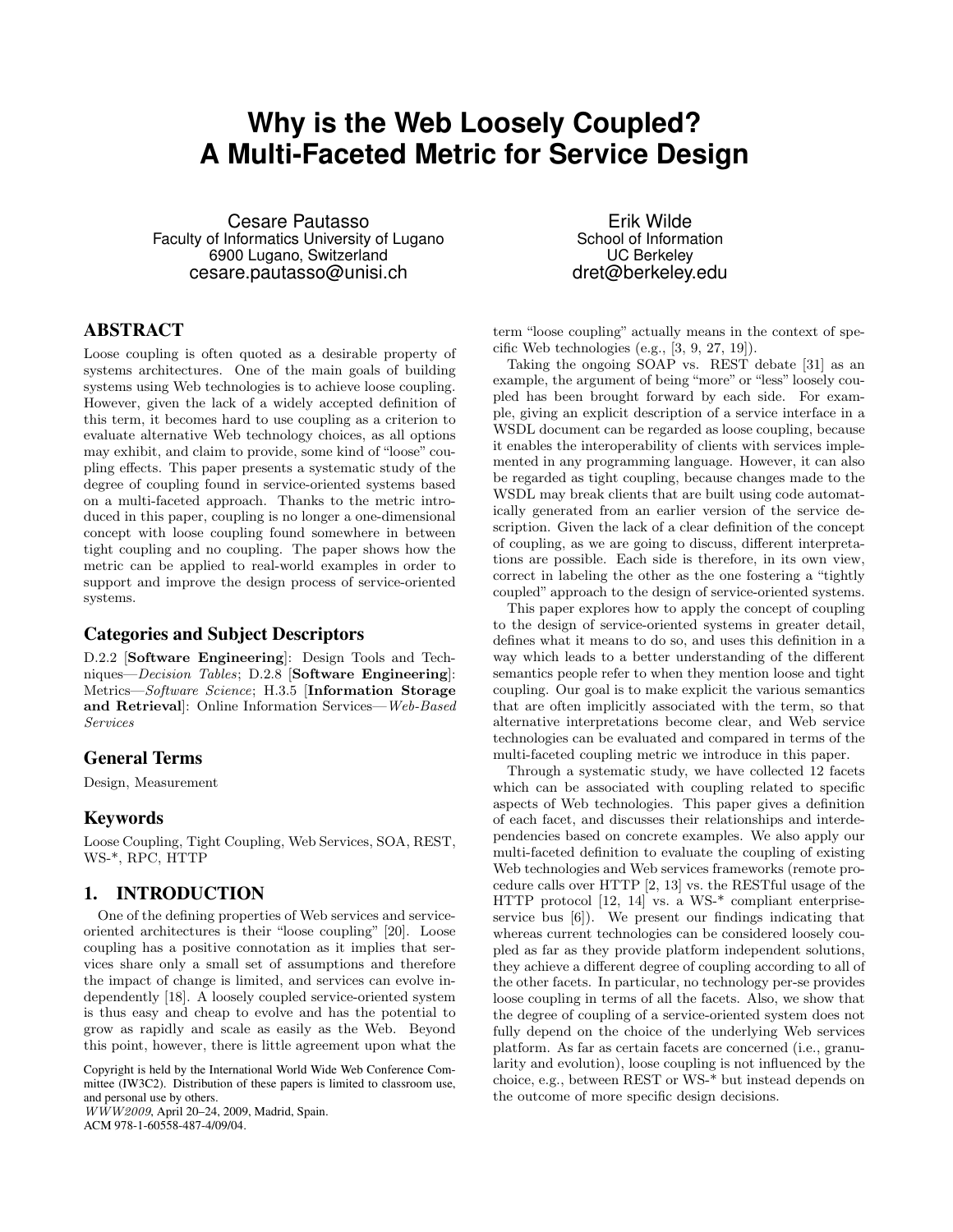This paper is organized as follows. We first introduce some related work (Section 2) and discuss the origins of the term (Section 3) to motivate the need for a better definition of loose coupling. Section [4](#page-2-0) enumerates twelve facets of coupling giving concrete examples on how they affect Web technologies. Section [5](#page-6-0) evaluates our multi-faceted definition to measure the coupling of concrete technology examples. Section [6](#page-8-0) concludes the paper.

## 2. RELATED WORK

Most authors recognize that the "notion of designing services to be loosely coupled is the most important, the most far reaching, and the least understood service characteristic" [\[27,](#page-9-0) p. 75]. Loose Coupling has been named the "secret sauce of service-orientation" [\[3,](#page-9-0) Chapter 5]. Also, the "need for loose coupling" is somewhat self-evident and the "notion of loose coupling is a fundamental underpinning of SOA"[\[41,](#page-9-0) p. 10]. However when it comes to defining precisely what characteristics of coupling are the most significant for the design of service-oriented systems, only a limited consensus emerges from the literature.

Zimmermann et al. [\[47,](#page-9-0) p. 157] use loose coupling implicitly as a synonym of flexibility by means of information hiding: "a client application is not tightly coupled with a server, but coded against an abstract service description". This definition resonates with the following:

"the phrase loosely coupled describes enterprise services' characteristic of interacting in welldefined ways without needing to know each other's inner workings. This means that the service's functionality can change without affecting the services that use it, as long as the behavior described in its interface remains the same–that is, as long as it continues providing the functionality it provides." [\[44,](#page-9-0) p. 111]

Delivering loose coupling by means of contracted interfaces is also recommended by Bloomberg and Schmelzer [\[3,](#page-9-0) p. 90]. This view is related to the "forgiving nature of the Web", which enables browsers to work together with Web servers developed by different vendors. A similar definition of interface coupling is provided by Newcomer and Lomow [\[27\]](#page-9-0). The same authors also mention the importance of reusing service interfaces (so they are not coupled to a single business process) as well as the danger of coupling clients and services to a specific platform (i.e., to avoid vendor lockin). Platform coupling is also mentioned by Weerawarana et al. [\[41\]](#page-9-0). However, the authors stress that "a messagebased approach fosters loose coupling" and "Web service technology is built on the concept of [ asynchronous ] messaging". Hence, Web service technology is loosely coupled, as opposed to distributed object middleware platforms based on synchronous interactions. The tightly coupled nature of RPC-style Web services is discussed by Hohpe [\[18\]](#page-9-0), where message-oriented middleware is presented as the loosely coupled solution to enterprise application integration problems.

Kaye [\[20,](#page-9-0) Chapter 10] discusses the implications of tight vs. loose coupling on the following aspects: interaction, messaging style, message paths, technology mix, data types, syntactic definition, bindings, semantic adaptation, software objective, and consequences. Krafzig et al. [\[23,](#page-9-0) Chapter 3] also take a multi-level approach to describe coupling in distributed systems. These are: physical level (whether services are directly or indirectly connected), platform (i.e., OS and programming language) dependency or independency, communications style (synchronous vs. asynchronous), type system (strongly typed interfaces vs. weakly typed payloads), interaction patterns (chatty distributed objects vs. message bus), process control (centralized vs. distributed), and discovery (static binding vs. dynamic binding).

Whereas the classifications developed by Kaye and Krafzig are related to the multi-faceted definition we are going to present in this paper, we have revisited their classifications in the context of the SOAP vs. REST debate, entirely focusing on service design issues (i.e., the technical questions regarding loose vs. tight coupling), while the other classifications also include considerations that are more related to the implementation, deployment, and management aspects of services.

## 3. ORIGINS

In computer science, the notion of coupling predates the emergence of service-oriented computing. Some early usage examples can be found in distributed systems and software engineering design principles. In distributed systems, loosely coupled architectures are distinguished from "closely coupled"[\[36\]](#page-9-0) ones based on whether two processes may communicate through some form of shared memory (close) or may only rely on message passing (loose). In practice, loose coupling in terms of space, time, and synchronization has been associated the properties of distributed systems designed according to the publish/subscribe paradigm [\[10\]](#page-9-0). In software engineering, the basic design principle of modularity implies the decomposition of a software architecture into modules characterized by high cohesion and low coupling [\[39,](#page-9-0) [45,](#page-9-0) [26\]](#page-9-0). Thus, coupling "measures the interdependencies of two modules" [\[15,](#page-9-0) [5\]](#page-9-0) and it can be understood that a low degree of coupling is beneficial to aid the understanding and support the evolution of a system [\[25\]](#page-9-0).

Even though the term "loose coupling" is often associated with software architectures (and was introduced into computer science as early as 1974 [\[35\]](#page-9-0)), its origins can be traced back even earlier, leading to research on organizational structures as early as 1967 [\[37\]](#page-9-0):

"The concept [ of loose coupling ] has a rare combination of face validity, metaphorical salience, and cutting-edge mysticism, all of which encourage researchers to adopt the concept but do not help them to examine its underlying structure, themes, and implications.  $[\ldots]$  Because the concept has been underspecified, its use has generated controversy. Researchers who oppose the concept on the basis of its imprecision have watched as more and more researchers adopt it. Researchers who advocate the concept on the basis of its face validity have watched it become unrecognizable. Researchers who are in the middle have often used the concept hesitantly, convinced that it fits the phenomena they study, but uncertain about its meaning." [\[29\]](#page-9-0)

By applying this quote from organization research to the context of service-oriented systems, it is easy to realize how marketing buzzwords sweep through the IT industry and gain acceptance thanks to the positive impression they deliver and thanks to their imprecise definition, and thus their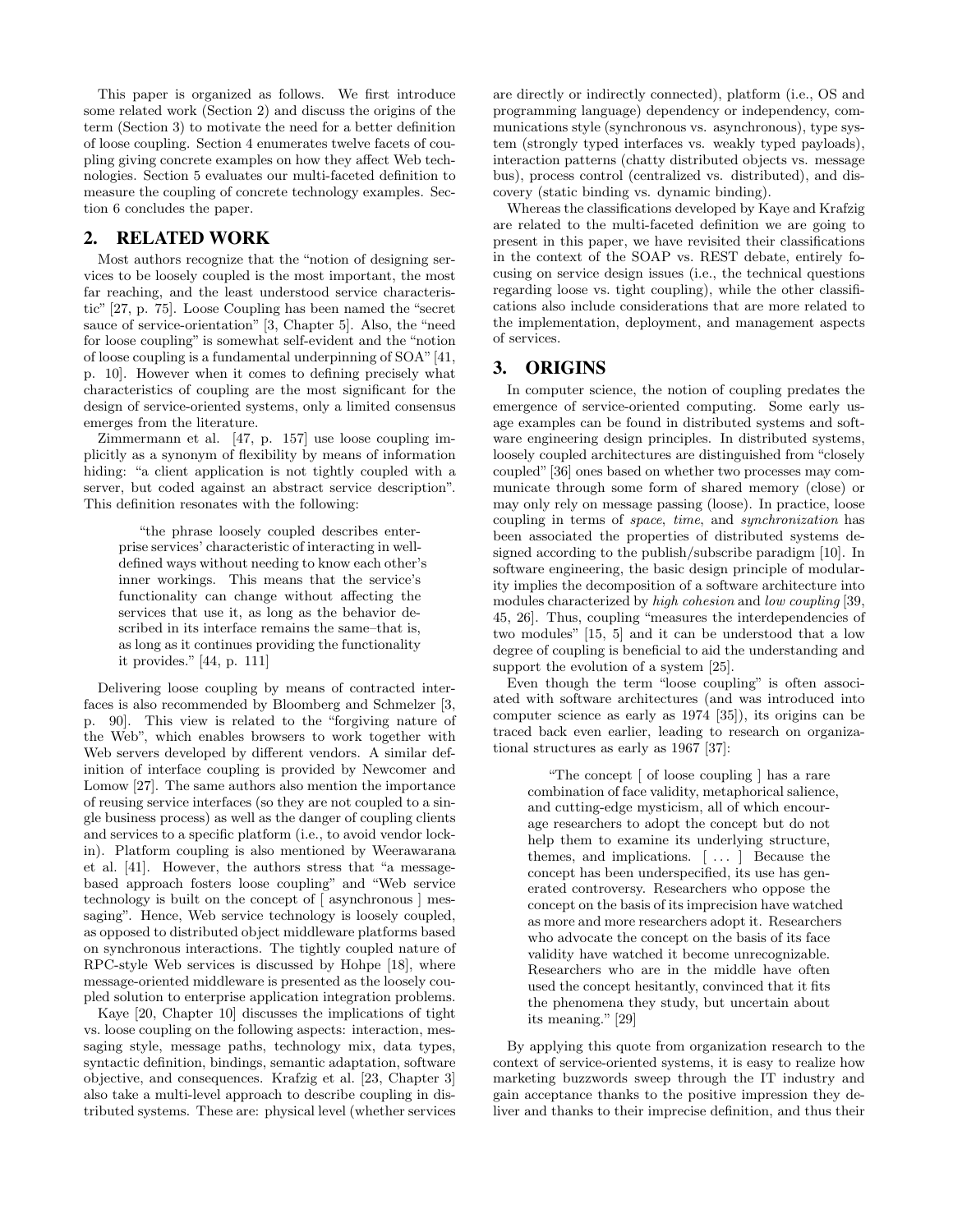<span id="page-2-0"></span>ability to be quoted in many different contexts. The problems which may cause tight coupling or which could be avoided by implementing loose coupling are the same in organizations and IT system architectures: the tension between the efficiency and safety of an internally determinate and completely rational structure, vs. the necessity to fit into an open world of uncertainty and conflicting concepts. Introducing tight coupling in complex systems may also affect their reliability, making accidents more prone to happen, because local failures are more likely to propagate [\[34\]](#page-9-0). In case of loose coupling, the following quote is relevant to illustrate how it can fit well with the design of service-oriented systems:

"A final advantage of coupling imagery is that it suggests the idea of building blocks that can be grafted onto an organization or severed with relatively little disturbance to either the blocks or the organization.  $[ \dots ]$  Thus, the coupling imagery gives researchers access to one of the more powerful ways of talking about complexity now available." [\[42\]](#page-9-0)

"Loose coupling" often is being perceived as referring to any intermediary state on a linear scale going from "no coupling" to "tight coupling", with "loose coupling" being anywhere in between these two extremes. This conceptualization looks at coupling as a one-dimensional concept. Orten and Weick [\[29\]](#page-9-0) argue that the linear view of coupling is too constrained, and suggest to follow a two-dimensional approach.

|                | non-distinctive | distinctive     |  |
|----------------|-----------------|-----------------|--|
| non-responsive | non-coupled     | decoupled       |  |
| responsive     | tightly coupled | loosely coupled |  |

#### Figure 1: Two-Dimensional View of Coupling in Organizational Studies

The two-dimensional definition shown in Figure 1 has been developed within the context of organizational studies. But even for the goal of achieving loose coupling in the context of service-oriented systems design, this model can be useful to understand that a multi-dimensional approach to define the concept can lead to improved understanding. If the IT landscape for which services are being designed has distinctive components, then it is not realistic to look at tight coupling as the ultimate goal.<sup>1</sup> If, however, for organizational, contractual, political, or legal reasons, it is possible to remove distinctiveness, it is possible to design and deploy a tightly coupled system. In the two-dimensional view of coupling, the question is how to achieve responsiveness (i.e., the ability for all business-level goals to be achieved by having services interact) given the design goals and/or the constraints of the environment.

Even with this two-dimensional view of coupling, however, it is still not completely clear what these two orthogonal axes (responsiveness, distinctiveness) refer to in the context of service-oriented systems design. Nowadays it is, for example, well-accepted that distinctiveness in terms of the physical network infrastructure is mostly irrelevant — the Internet provides a protocol stack which makes it unnecessary to deal with network protocol issues that were serious issues when computer networks were still dominated by vendorspecific protocol suites. This begs the question what kind of properties one should look for when evaluating a given technology according to the model shown in Figure 1. The next Section thus introduces a number of facets which we have identified as being important properties for deciding how a given service-oriented design should be evaluated to measure its coupling properties.

# 4. COUPLING FACETS

This section introduces a framework which can serve as a tool for analyzing the kind of coupling implied by a given technology choice during the design of a service-oriented system. From the previous discussion, it is clear that coupling is a complex concept that requires to explore a multidimensional space. To do so, we look at various facets to which the term can be applied. We prefer the term facets over dimensions to emphasize that not all facets are completely independent. While enumerating the following facets (summarized in Table [1\)](#page-3-0), we have attempted to achieve a high degree of independence between them, but we do not claim that they are fully orthogonal.

The facets cover all relevant design aspects that help to understand which kind of coupling can be found in a system. Our method for identifying relevant facets is based on the principle that a facet should be included if there is a concrete scenario where the facet can help to better understand how a system design or a technology might be perceived as being tightly or loosely coupled.

## 4.1 Discovery

Discovery is one of the facets which can be approached in different ways. In closed environments, it is possible to define and implement policies for compulsory registration of service descriptions and interfaces, making it possible for clients to discover them (e.g., using UDDI registries [\[7\]](#page-9-0)). The Web, however, has no central registry beyond the DNS (which is not Web-specific, but a core part of the Internet protocol suite). Some attempts were made to have "Web site registries" (similar to Yahoo! or the Open Directory Project) but such centralized registry-based approaches were overwhelmed by the Web's rate of growth, and the lack of a universally accepted scheme for classifying Web resources. Nowadays, clients perform discovery on the Web through search engines. Search engines do not necessarily require the registration of new Web pages, as they can rely on crawlers following hyperlinks to discover them.

RESTful Web services are usually not described or registered in any standardized or centralized way. The idea is that a RESTful Web service can be discovered by decentralized referral (i.e., by exchanging a hyperlink pointing to it) and does not need a description in terms of its operations, and that the representations that the service accepts and produces are exposed through HTTP, and are documented as media types. Thus, discovery for a RESTful Web service means interacting with it, and the only possible "registry" might be sets of URI templates [\[16\]](#page-9-0), describing how its resources are addressed through URIs.

In the case of SOAP and WS-\*, no equivalent "loosely coupled" mechanism is available to describe relationships

 $^1\rm{With}$  the exception being the introduction of a technology layer which introduces homogeneity, which is the traditional middleware approach.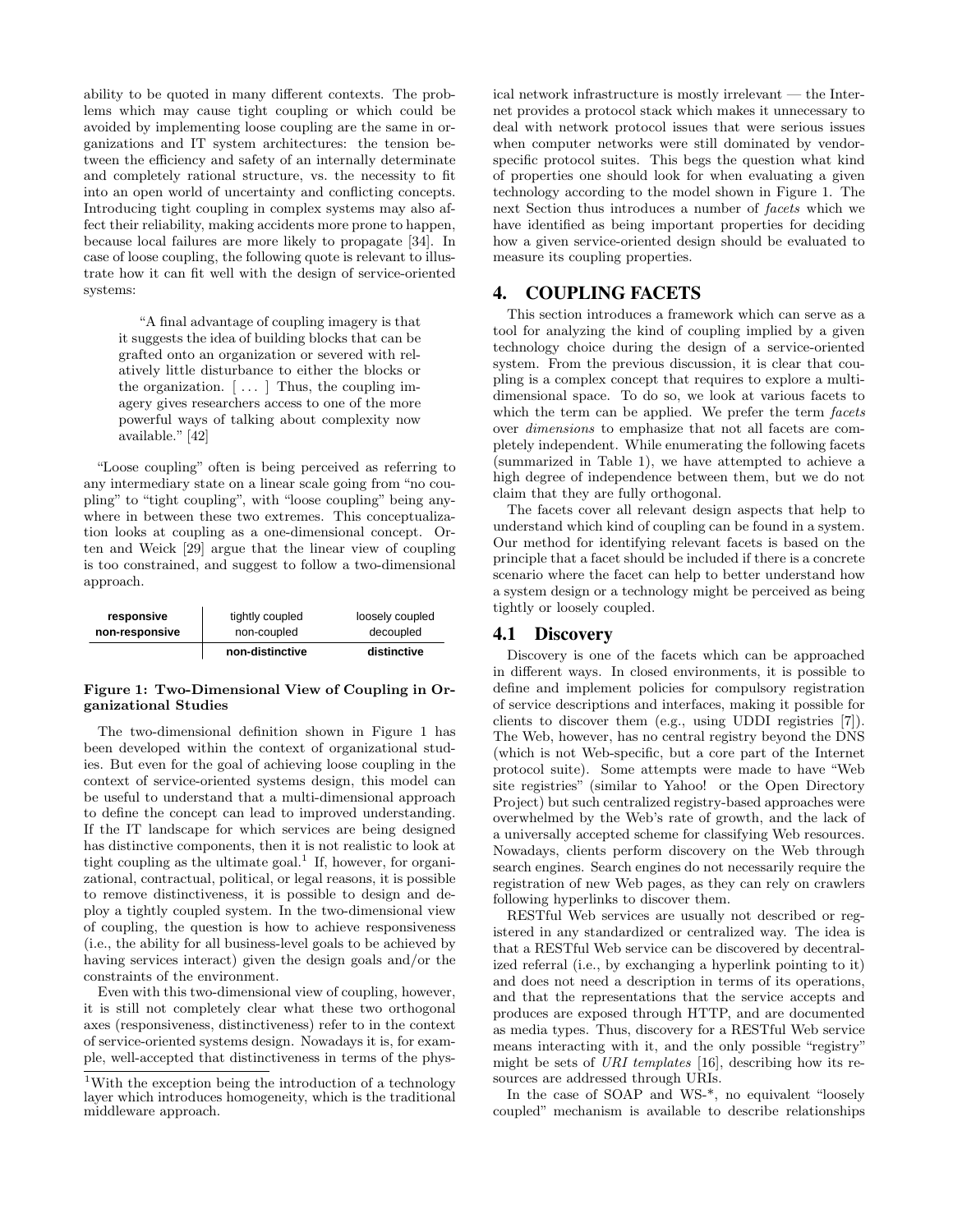<span id="page-3-0"></span>

|      | Facet                 | <b>Tight Coupling</b> | Loose Coupling           |
|------|-----------------------|-----------------------|--------------------------|
| 4.1  | Discovery             | Registration          | Referral                 |
| 4.2  | <b>Identification</b> | Context-based         | Global                   |
| 4.3  | Binding               | Early                 | Late                     |
| 4.4  | Platform              | Dependent             | Independent              |
| 4.5  | Interaction           | Synchronous           | Asynchronous             |
| 4.6  | Interface Orientation | Horizontal            | Vertical                 |
| 4.7  | Model                 | Shared Model          | Self-Describing Messages |
| 4.8  | Granularity           | Fine                  | Coarse                   |
| 4.9  | State                 | Shared, Stateful      | <b>Stateless</b>         |
| 4.10 | Evolution             | Breaking              | Compatible               |
| 4.11 | Generated Code        | Static                | None/Dynamic             |
| 4.12 | Conversation          | Explicit              | Reflective               |

Table 1: Coupling Facets Summary

between services that can be exploited for the purposes of discovery. It is worth noting that the global UDDI business registries were discontinued in January 2006. After 5 years of operation they had accumulated less than 50'000 service registrations (a small number when compared to the size of the Web), showing that the "tightly coupled" assumption of expecting all service providers to manually register themselves was not practical. However, UDDI continues to thrive within the boundaries of the corporate firewall, showing that a tightly coupled solution can work in a local environment.

Discovery also requires a common model (see Section [4.7\)](#page-5-0), because discovery implies that services (and registries) share some model of what to discover, and how to discover it. For example, keyword search (i.e., indexed phrases) is the largest common denominator on the Web: it is a free text model. It also is a weak model because it does not ensure that results actually match a given API, as shown, for example, by the work on the Woogle free-text search engine for Web services [\[8\]](#page-9-0).

#### 4.2 Identification

Identification (often also referred to as naming) is one of the most important design considerations in order to connect systems with the real world, and systems with systems. Systems usually perform tasks applied to objects found outside of the systems themselves. Identification is about making the association between the representations within the systems, and these external entities (and of course also for the entities only existing within systems). The challenges related to identification include designing namespaces, assigning identities, and providing identity-related services, such as discovery lookups, bindings, or comparisons [\[21\]](#page-9-0).

Tightly coupled approaches to identification mostly rely on centralized services, where there is a single entity assigning and managing identities. In that case, identity is mostly tied to the context within which services are cooperating with that central entity. As soon as identifiers are moved outside of that context, services lose the ability to meaningfully handle these identifiers; they become opaque with no clearly defined rules how to interpret and resolve them. Ideally, identifiers in tightly coupled scenarios always should be augmented with additional context information when they leave the original context. In practice, however, this rarely happens and the problem of resolving identifiers due to a loss of context is a frequently occurring problem [\[38\]](#page-9-0).

Loose coupling is based on an identity concept which does not couple identification to context. In the context of REST, identification is done using a Uniform Resource Identifier  $(URI)$  [\[1\]](#page-8-0). URIs can use various identification schemes, with the most frequently used one on the Web being the http scheme. Services are free to use whatever identification scheme they like, the important aspect being that agreeing on URIs as the common way of identification makes it easier to use globally unique identifiers without relying on a centralized authority. If applications insist on using opaque local identifiers, these can be folded into URIs using the tag scheme [\[22\]](#page-9-0). However, this would re-create the problem of these URIs needing a proper context for interpretation that is typical for tightly coupled identification.

## 4.3 Binding

Closely related to discovery and identification, binding refers to the process of resolving symbolic names into identifiers used at a lower abstraction level. For example, a DNS name can be bound to one of the corresponding IP addresses using a DNS lookup (a form of discovery). In service-oriented systems, binding can be applied in different ways [\[30\]](#page-9-0). Abstract service interfaces referred to by clients need to be bound to a concrete network endpoint and transport protocol used by the service provider. Likewise, the partner links of a BPEL process need to be bound to compatible WSDL port types.

A tightly coupled binding is one that is hard to change, e.g., when it is resolved early, a long time before the result of the lookup is actually needed. Thus, compile-time or deployment-time binding are considered to establish a tight coupling between the bound entities, as it will not be possible to change the binding during the rest of the lifecycle of the system.

Dynamic binding instead happens at run-time, and particularly at the latest possible time (e.g., right before a service invocation). This is a form of loose coupling, because the binding is established only when it becomes necessary. Performing a lookup before every service invocation, however, can impose a significant overhead and establishes a tight coupling between the clients and the resolver. Not only the resolver becomes a scalability bottleneck, but if the resolver would become unavailable, all client lookups will fail and clients will be unable to perform any service invocation.

## 4.4 Platform

Platform coupling concerns the requirements for all services to be based on a homogeneous middleware infrastructure. If two services need to communicate, they must be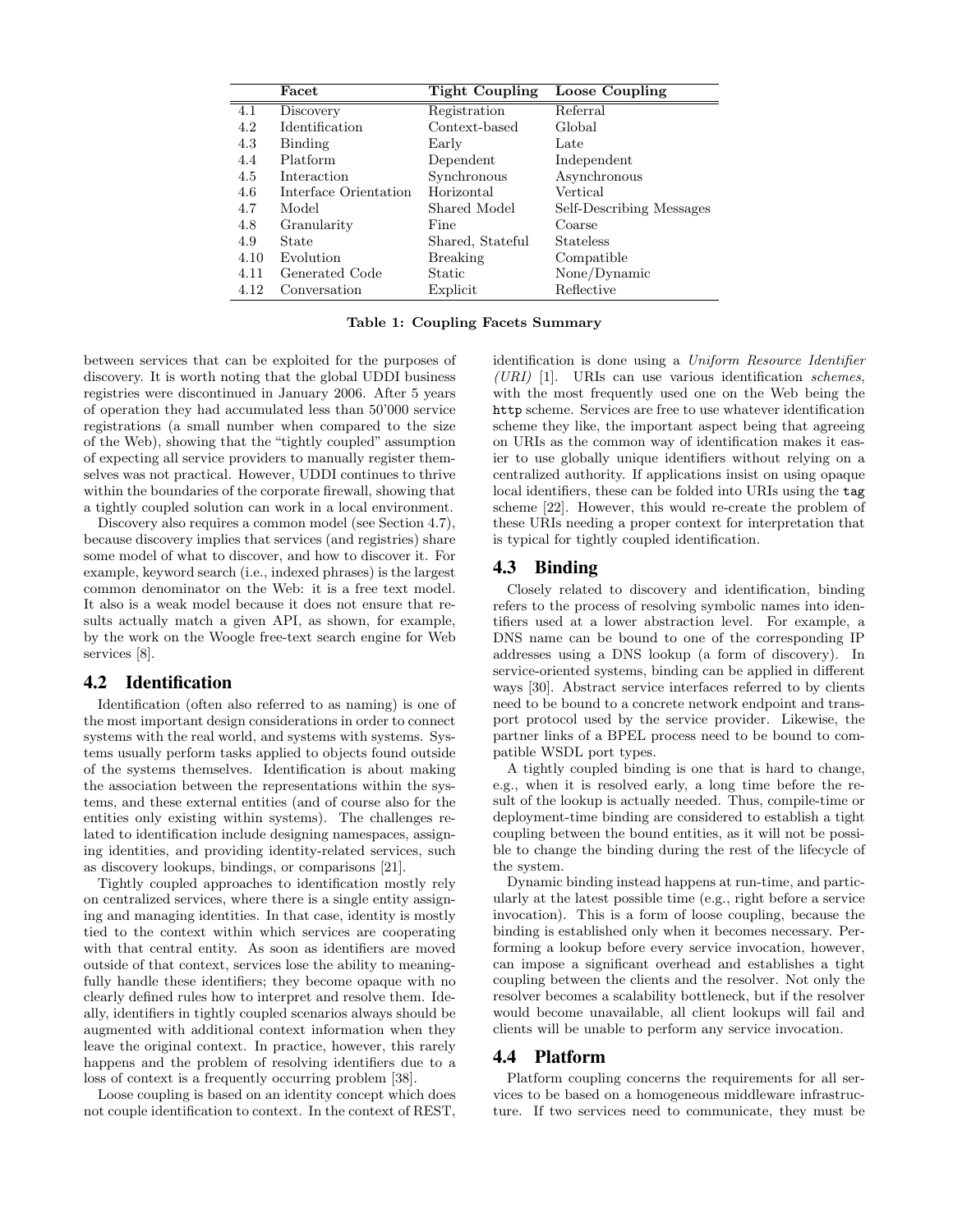<span id="page-4-0"></span>

Figure 2: Interface Orientation

built using a compatible platform and programming language. Interaction between services built using different, heterogeneous platforms (e.g., CORBA, DCOM, .NET, J2EE) is not easy to achieve, as complex and expensive bridging solutions are required [\[28\]](#page-9-0). A service is thus tightly coupled to a specific technology platform if this limits the possibility of outsourcing the management of the service to an external provider as well as the ability of clients built on a different platform to use the service.

Standardization helps to decouple services thanks to the interoperability it provides between different platforms. Thus, the benefit of the Web services stack of standards is to enable such interoperability and make the underlying technology platform irrelevant when it comes to connecting services. In this sense, loose coupling means that services that still need to be deployed on a specific platform (by a specific vendor) are nevertheless able to exchange messages with each other no matter which middleware platform and programming language is chosen.

## 4.5 Interaction

The interaction facet is about whether two services need to be available at the same time in order to successfully interact. Tight coupling is implied by synchronous interactions, which require both parties to be available at the same time in order to communicate. Loose coupling is typically associated with asynchronous interactions, where a successful interaction can happen even if one of the involved parties is not available at the same time.

In service-oriented systems, the interaction facet of loose coupling plays a major role in order to enable the communications of subsystems that are provided as a service by a different organization than the one consuming them. Thanks to the properties of asynchronous message-based communications, it becomes possible to remove the time dependencies between both ends of the communication.

For example, when it comes to performing maintenance tasks on the services, as these do not always need to be available to immediately handle client requests, the service providers do not need to schedule outages taking into account the needs of their clients. On the other hand, a service that is published using a synchronous communications protocol requires a bigger investment to avoid outages in the provider infrastructure, as client request messages will be lost if the service supposed to process them becomes (even temporarily) unavailable.

HTTP is typically perceived as a synchronous communications protocol: when a Web server is not available, Web browsers stop working. However, in more complex setups, thanks to HTTP caches, proxies and reverse proxies, it becomes possible to service HTTP requests even if the main back-end system is down. Also, the HTTP protocol can be used to interact with non-blocking RESTful Web services, which do not immediately respond to requests. Instead, together with a 202 (Accepted) status code, they provide a URI from which to download the response at a later point in time. However, as it can be seen from this example, this is only a non-blocking synchronous interaction. The client does not have to remain connected to the server while it waits for a response, but when the request is sent, the server must be available to receive it.

# 4.6 Interface Orientation

Interfaces to services can be designed with two alternative orientations: horizontal or vertical. Horizontal interfaces (or APIs) are local interfaces from a higher-level component to a lower-level component. APIs for remote operations still allow the higher-level component to only interact with a local component (the API), since the component providing the horizontal interface acts as a stub, hiding the distributed nature of the interaction.

Vertical interfaces (or protocols) instead define the rules that are necessary to communicate with a remote component found on the same abstraction level. A protocol still needs a communications mechanism which provides the foundation on top of which the protocol is supposed be executed, but the protocol itself provides a vertical separation between two services.

Horizontal interfaces assume that there is a lower-level component which provides the functionality, and this component typically either sits on top of another horizontal interface (as in a layered architectural style), or directly implements a vertical interface. A typical example for this is the well-known socket API, which provides a local library for establishing inter-process communications.

Designing services based on horizontal interfaces mostly results in tight coupling, because the component providing the interface must be a more homogenous component, adhering to both the horizontal interface it implements, and the way in which the functionality is implemented, such as using a protocol to communicate with a remote service provider  $(Figure 2.1).$ <sup>2</sup> Designing services based on vertical interfaces typically results in loose coupling, because this approach is based on the minimal set of definitions that are necessary to interact — the protocol definition.

Vertical interfaces are better for heterogeneity, because they do not make any assumption about how the local ab-

<sup>2</sup>As a historical footnote it is interesting to mention that the Internet protocol stack only specifies vertical interfaces (protocols), whereas the ISO/OSI protocol architecture [\[46\]](#page-9-0), the major Internet contender in the 80s, specified protocols as well as standardized horizontal interfaces (APIs) for all its layers.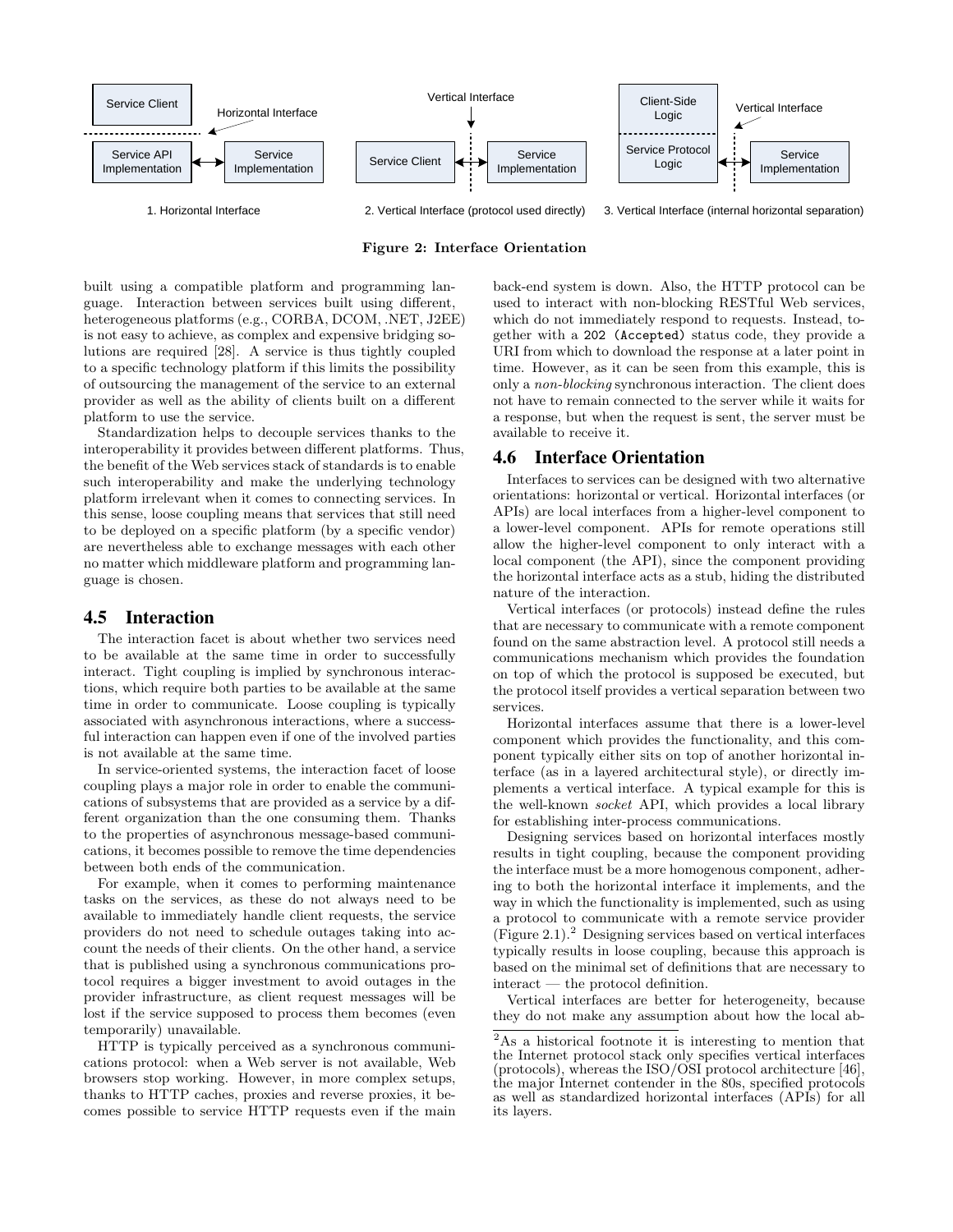<span id="page-5-0"></span>straction (the horizontal interface between the protocol implementation and the service user) is designed (Figure [2.](#page-4-0)2 shows the basic model, Figure [2.](#page-4-0)3 shows an internal separation of the client-side code). Horizontal interfaces often lead to homogenous environments, where all integrated services depend on the same middleware APIs (which hide the proprietary protocols). A typical example for a protocol is TCP, which implements inter-process communications on the Internet, and is the protocol most often used through the socket API mentioned earlier. To communicate with a peer over the Internet, only TCP is required; sockets are a popular choice for using TCP, but are an entirely local issue.

## 4.7 Model

This facet is about whether the design assumes that there is a common application-level data model that is shared among services within a problem domain. If this is the case, then messages are simply treated as a serialization of that model, which is only used to transfer a model instance from one service to the other through some communications medium. This approach often uses generated code for marshaling and unmarshaling, because the model instance in essence is the shared information, and all services use the same method for mapping models to the wire format.

This shared model design introduces tight coupling, because there is a strong conceptual connection between all services sharing the same data model. This coupling often is not only tight in principle, it also is tight in practice, because services are built with a particular method or tool for marshaling and unmarshaling. Services wishing to use a different method or tool have a hard time doing so, because the representation on the wire has not been designed for interoperability and reuse in different contexts, but instead is just a serialization of the shared model.

Loose coupling does not assume that there is a shared model, instead messages being exchanged are self-contained and are designed to be processed as documents in a standardized representation format. Thus messages can be processed with any toolset for that format [\[43\]](#page-9-0). Loosely coupled services can use a different internal model (adapted to their local requirements) as long as they solve the problem of mapping the standard document format to their internal models. While this additional step of mapping document structures to an internal model might be regarded as overhead that is not required in the tightly coupled scenario, it is essential for loose coupling, because it allows cooperation between services as long as there is a sufficient shared understanding to define a mapping between the external canonical message format and the internal models of each service.

#### 4.8 Granularity

Granularity of services interfaces is about the design tradeoff between the number of interactions that are required to provide certain functionality to service a large client community, and the complexity of the data parameters (or operation signatures) to be exchanged within each interaction. In API design, a typical goal is to minimize the number of interactions [\[17\]](#page-9-0). In service design, this is even more so, due to the high latency involved in a service invocation.

By using more coarse-grained interfaces (i.e., fewer interactions required), services can exploit the extensibility of well-designed message formats, and service evolution (Section 4.10) can be based on message extensibility, rather than an extension of the set of possible service interactions.

Fine-granular interfaces are tightly coupled because changes in a service introduce or remove operations. The main advantage of fine-granular interfaces usually is efficiency, because it is possible to pick specific interactions having the exact signature required by a subset of the clients, for which the overhead of exchanging unnecessary data can be reduced.

## 4.9 State

Depending on the scale of a service landscape, state management can become one of the central problems in efficient service design. Stateful services are based on the assumption that a service keeps state of an ongoing interaction, leading to problems for services with many clients, high throughput, and long-running transactions. The alternative is to choose a stateless service design, which keeps state in the messages that are passed back and forth between cooperating services.

Loose coupling for state management means stateless services. As an example, the acronym REST itself stands for Representational State Transfer and highlights that stateless interactions are one of the key properties of the Web. Mechanisms for session management (e.g., cookies [\[24\]](#page-9-0) or URI rewriting) are nevertheless also available. However, shared state (i.e., state that is kept by two or more interacting services) always implies tight coupling, because there must be associated mechanisms of establishing and recovering stateful sessions, comparing states, resolving inconsistencies, implementing time-out mechanisms, and performing distributed garbage collection. The management overhead of shared state is substantial, so it should only be employed when required, i.e., to reduce the size of message payloads.

## 4.10 Evolution

This facet concerns how services can evolve over time, and how that affects their clients. From the point of view of the service provider, compatibility among versions can be seen in two directions: Backward compatibility allows older clients to keep functioning when using a service that has been upgraded to a new version. Forward compatibility allows newer clients to use an old version of a service, even though they have been developed against a newer version of the service. Evolution becomes particularly important in connection with the discovery facet, because the compatibility of clients and services should be taken into account during the lookup. Also, in case of late binding, run-time errors may be produced if clients are bound to evolved (and potentially incompatible) services.

Tight coupling for this facet is implied by an exact match of versions, so that neither forward or backward compatibility are supported. A loosely coupled design instead attempts to provide as much forward and backward compatibility as possible, even if there are limits to how many changes an interface can withstand without breaking clients. Loose coupling therefore needs to combine rules about how to handle differing version numbers, and what rules to apply in the event of differing version numbers.<sup>3</sup>

<sup>3</sup> Interestingly, one of the core specifications of the Web, XML itself, at the time of writing is undergoing a controversial update. The proposed 5th edition of XML 1.0 [\[4\]](#page-9-0) would not change the version number of XML, but introduce new features. This way, the loose coupling of XML-based services would be compromised, because some documents conforming to the 5th edition could not be processed using older XML processors. It is still unclear whether the proposed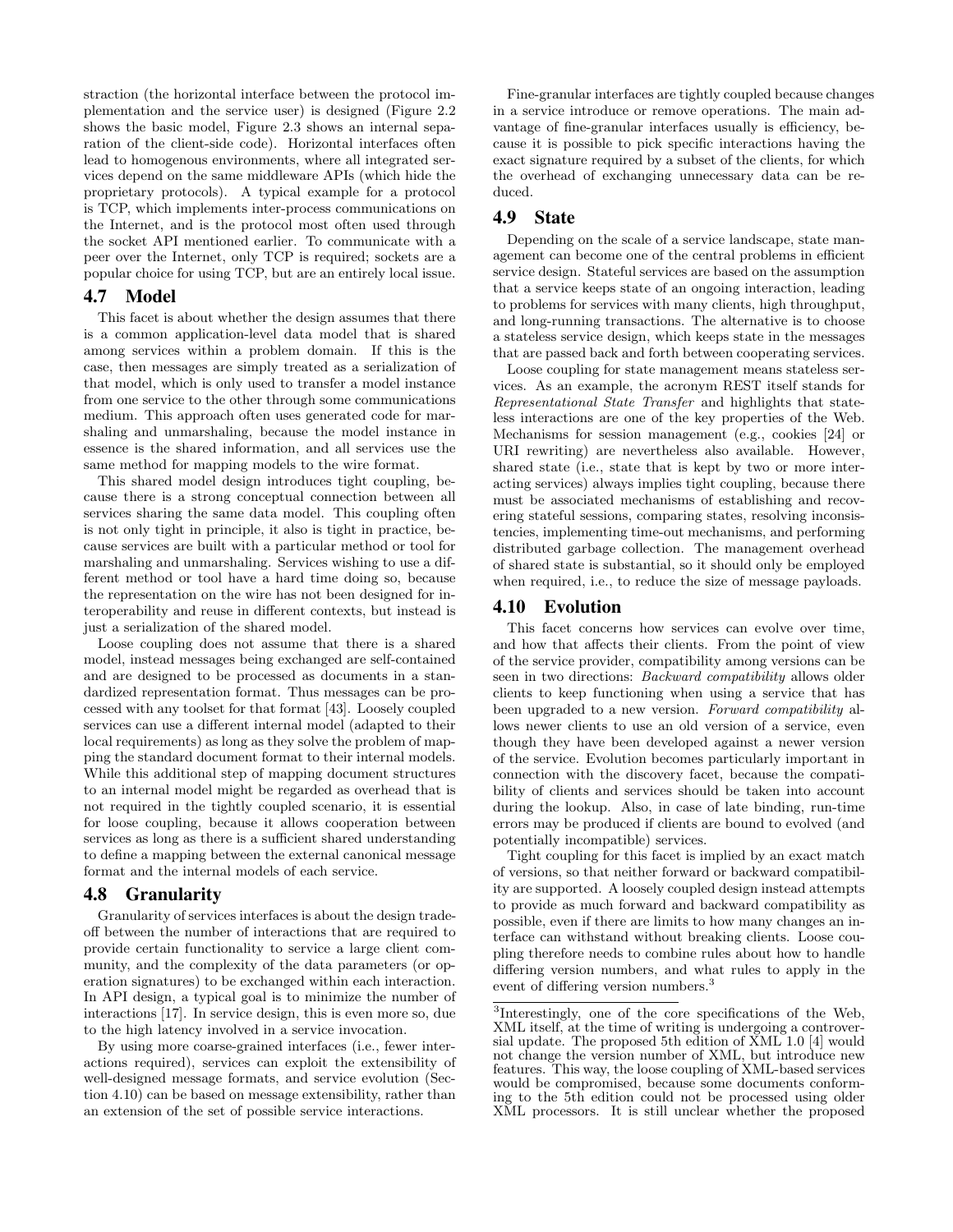<span id="page-6-0"></span>Common design patterns for this facet are mustUnderstand and mustIgnore, so that the service has a mechanism to communicate to its clients how to deal with new protocol constructs. However, mustUnderstand also introduces the risk of fragmentation, because older clients cannot use services whose new features are flagged with mustUnderstand — this mechanism therefore has to be used with care. mustIgnore, on the other hand, helps to provide a forward compatible evolution path, as it refers to the convention of ignoring unknown protocol elements (e.g., Web browsers do not break if they encounter unknown HTML tags, which are simply ignored).

Another important design aspect related to service evolution are well-defined rules about extensibility. Extension points of a service interface must be well thought out and should be clearly marked, so that clients know where to expect changes and extensions. The patterns mentioned above can then be used to learn what to do when such extensions are encountered.

#### 4.11 Generated Code

For sufficiently precise interface descriptions of models (Section [4.7\)](#page-5-0), it is possible to automatically generate code for handling key communications functions. Code generation only works if the communication requirements are completely specified in machine-readable form, and if evolution (see Section [4.10\)](#page-5-0) of the system happens in well-defined, predictable ways.

Code generation takes a service description and turns it into code representing the service at the time the code was generated. This produces tight coupling between the generated code and the description. If the description changes, the code of the automatically generated stubs may no longer work. Moreover, code generation introduces a dependency on the corresponding run-time environment. Also if this changes, the code may have to be regenerated.

A loosely coupled design does not use static code generation. Instead, it uses declarative mechanisms to model core concepts of the system design (e.g., content types on the Web), methods to communicate using these concepts (i.e., content negotiation), and then leaves it to the participating systems to either hardcode assumptions about the system environment, or to provide dynamic extension mechanisms.

For example, most Web browsers feature an extension mechanism for MIME content types, because media types appear at a faster rate than Web browsers are updated. On the other hand, most Web browsers do not have a welldesigned extension mechanism for URI schemes, because new schemes do not appear very often. So with respect to the code generation facet, browsers provide a good foundation for loose coupling on the media type level, but much less so on the URI scheme level.

## 4.12 Conversation

Most service invocations span multiple basic interactions, forming conversations. Services may provide functionality that requires clients interacting with them to follow a certain path, which prescribes to follow a set of partially ordered message exchanges.

A tightly coupled design aims at augmenting the service description with metadata constraining all possible interaction sequences to the correct ones. Whereas this enables to

5th edition will be finalized in this form.

statically check that a client correctly interacts with a service, it also restricts its future evolution, because the client makes many assumptions on how to interact with the service. Specification languages for orchestration such as the Business Process Execution Language (BPEL) or choreography such as the Web Services Choreography Description Language (WS-CDL) can be used to augment service interface contracts with a static description of possible correct conversational interactions.

Enabling clients to discover at runtime how to correctly interact with a service is a loosely coupled design practice for enforcing guarantees about the conversation. This can be achieved with a reflective inspection mechanism, enabling clients during the invocation of a service, to inquire with the service itself about what are the possible future steps of the interaction, and to dynamically pick among them the next interaction.

This approach is followed by RESTful Web services, which use hyperlinks as the mechanism to steer clients participating in loosely coupled conversations. In a very simple scenario, a RESTful multistage process for filling out forms on the Web controls the conversation by replying to each form submission with a new form and a URI where to submit that new form. Clients can correctly follow this long interaction without any prior knowledge of the corresponding process. Also, no description of how the process is designed must be provided in advance by the service. By simply inspecting the representations of the service's resources, clients are able to follow the required conversation pattern of the service. Hyperlinks thus create the ties which hold together the various resource URIs which are accessed while interacting with the service. Since these ties are established at run-time, no tight coupling is established between services.

### 5. EVALUATION

In this section we aim at moving from a qualitative description of these facets to a quantitative evaluation, addressing the problem of how to use the twelve facets to analyze the properties of three representative Web services technologies: RESTful HTTP, RPC over HTTP, and WS-\* based messaging on a so-called enterprise service bus (ESB [\[6\]](#page-9-0)). A similar analysis can be conducted over the design of concrete service-oriented systems.

Table [2](#page-7-0) and Figure [3](#page-7-0) summarize our findings, listing for each technology the corresponding coupling characteristics and visualizing the implied degree of coupling. For all technologies we immediately see that all are operating system and programming language independent, making them loosely coupled according to the Platform facet. Whereas this was not necessarily true for traditional vendor-specific middleware platforms, thanks to the WS-\* standardization efforts and the pervasive support for the HTTP protocol, nowadays loose coupling in terms of platform independence can be safely assumed for all Web services technologies.

In the first two columns we compare a RESTful usage of the HTTP protocol against its use for implementing Remote Procedure Calls (RPC) across the Web. This is an important comparison, as it helps to highlight the differences between true RESTful Web service APIs, and RPC-based Web services provided using, for example, SOAP over HTTP, or XML-RPC. Concerning the discovery (Decentralized), identification (Global), and binding (Dynamic) facets, we do not observe any difference due to the properties of the HTTP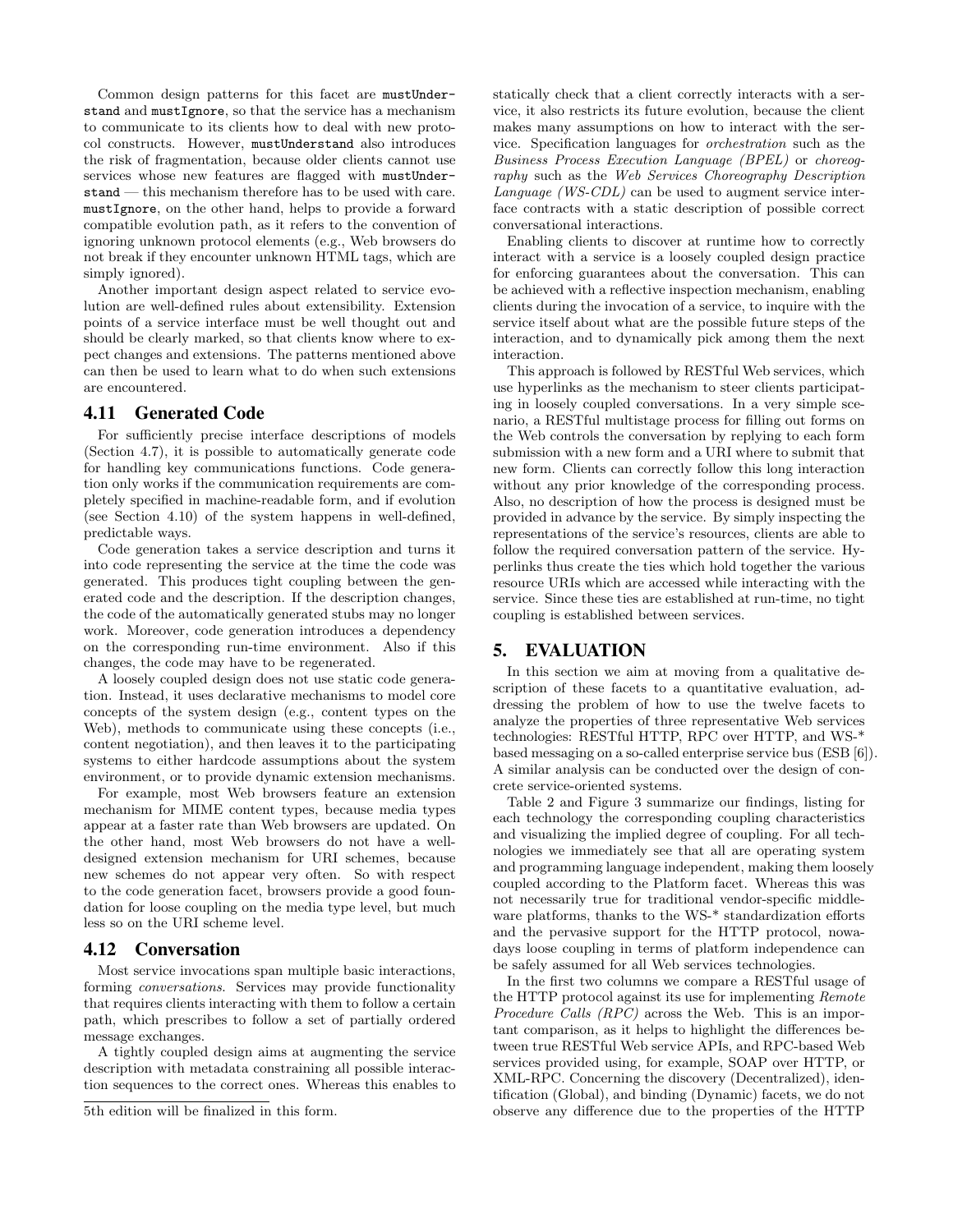<span id="page-7-0"></span>

Figure 3: Measuring the degree of coupling implied by different Web services technologies

|      |                       | <b>RESTful HTTP</b>      | <b>RPC</b> over HTTP       | $WS$ -*/ESB                   |
|------|-----------------------|--------------------------|----------------------------|-------------------------------|
| 4.1  | Discovery             | Referral                 | Referral                   | Registration                  |
| 4.2  | Identification        | Global                   | Global                     | Context-based                 |
| 4.3  | Binding               | Late                     | $\rm Early/Late$           | Late                          |
| 4.4  | Platform              | Independent              | Independent                | Independent                   |
| 4.5  | Interaction           | Asynchronous             | Synchronous                | Asynchronous                  |
| 4.6  | Interface Orientation | Vertical                 | Horizontal                 | Horizontal                    |
| 4.7  | Model                 | Self-Describing Messages | Shared Model               | Self-D. Messages/Shared Model |
| 4.8  | Granularity           | Fine/Coarse              | Fine/Coarse                | Fine/Coarse                   |
| 4.9  | State                 | <b>Stateless</b>         | Stateless/Shared, Stateful | <b>Stateless</b>              |
| 4.10 | Evolution             | Compatible/Breaking      | Compatible/Breaking        | Compatible/Breaking           |
| 4.11 | Generated Code        | $None/Dy$ namic          | Static                     | Static                        |
| 4.12 | Conversation          | Reflective               | Explicit                   | Explicit                      |

Table 2: Web Services Technology Evaluation Summary

protocol. However, when it comes to the interaction facet, some differences become apparent. RPC interactions are by definition synchronous. RESTful interactions are instead asynchronous, since services interact indirectly by updating (with POST, PUT, or DELETE) the state of resources, which can be later accessed by other services (with GET) [\[33\]](#page-9-0). Interface orientation is vertical in REST, which only relies on the protocol and resource representations, whereas RPC is often based on the stub mechanism where the client of a remote service accessed via RPC calls a local interface which then handles the fact that the service is implemented remotely. The two technologies also differ in terms of the model facet, where RPC follows a shared model approach, where all services must agree beforehand on the syntax and the semantics of the exchanged messages, while REST promotes a "Self-Describing Representations" solution. RESTful interactions are also stateless, while RPC offers both options, as interacting services may establish a session by sharing state among them, but also may be designed to avoid such tight coupling. RPC is also based on generated code stubs, while REST does not require them as it follows a more dynamic approach based on plugin extensibility. Also regarding conversations, REST promotes a dynamic, reflective approach, while RPC-based Web services make the interaction constraints explicit at design-time.

It is worth noting that not all the facets are bound by the properties of a given technology. For example, the granularity, state, and evolution facets depend on the concrete design choice of a given service-oriented system architecture, and are not constrained by the choice of the REST vs. RPC styles. In other words, it is possible to design tightly coupled RESTful Web services, which can be "chatty" in their interactions, if their interfaces expose a large number of finegrained resources. The same can be said about RPC-based services, which can either publish many fine-grained operations, or a few coarse-grained ones, depending on the chosen design strategy. Also in terms of the evolution facet, a service design needs to be evaluated at a more specific level. For example, XML technology can support a loosely coupled evolution facet only if it is used with additional guidelines for versioning and the enforcement of mustUnderstand rules.

We have chosen to include in our evaluation the WS-\*/ESB technology (which is not Web/HTTP centric), because the enterprise service bus family of middleware products is widely perceived to be the foundation for loosely coupled SOA implementations. Thus, it is interesting to apply our multi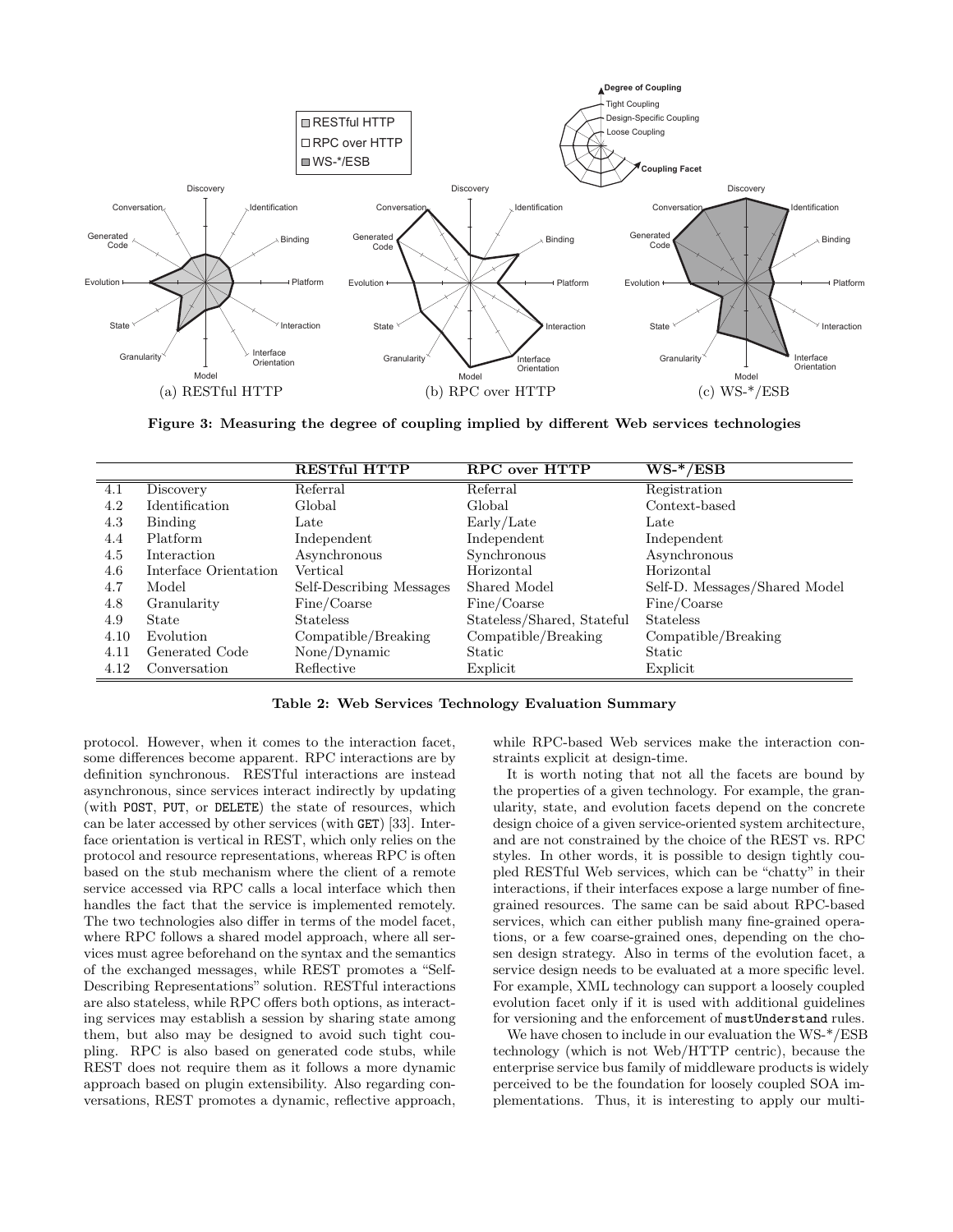<span id="page-8-0"></span>faceted definition also to measure the coupling implied by this technology. We observe that ESB provides loose coupling according to four facets: binding (Dynamic), interaction (Asynchronous), state (Stateless) and platform (Independent). However, the technology uses context-based identification (a tightly coupled solution) and requires centralized service registration to support service discovery. Also, interactions based on multiple message exchanges are explicitly modeled using workflow and conversation models. The development process of services connected by an ESB relies on code generation techniques (thus, an ESB presents an horizontal interface orientation). Therefore, according to all of these other five facets, this kind of middleware technology does not help to achieve loose coupling. Similar to the other two alternatives, the choice of using an ESB does not constrain the evolution and granularity facets. Additionally, it is also possible to choose between a shared model design, or to leverage the ESB mediation capabilities to foster a more loosely coupled design based on self-describing messages.

In more quantitative terms, the table counts the number of facets for which a technology results in loose or tight coupling. We also distinguish facets for which the degree of coupling does not depend on the chosen technology but may vary depending on more specific design decisions.

| Coupling        | <b>REST</b> | RPC | $WS-*/ESB$ |
|-----------------|-------------|-----|------------|
| Loose           |             |     |            |
| Tight           |             |     |            |
| Design-Specific |             |     |            |

Only in the best case (assuming that all design-specific facets follow loosely coupled options) we can conclude that using RESTful HTTP would provide a system architecture featuring loose coupling according to all facets. Choosing RPC over HTTP, instead, would not result in a completely loosely coupled system, due to the 4 facets (interaction, model, generated code, and conversation) which only present a tightly coupled approach. This alternative also requires





Figure 4: Comparing the degree of coupling implied by different Web services technologies

more effort to achieve a loosely coupled system, as up to 5 facets are design-specific and are unconstrained by the technology choice. This number is smaller in case of the WS-\*/ESB alternative, where only 3 facets are design-specific. A more detailed, facet-by-facet comparison is visualized with the radar chart of Figure 4. It is interesting to notice that the curve indicating the degree of coupling implied by RESTful HTTP is strictly bounded by both of the other curves. If we do not consider the discovery and identification facets, the same holds between the RPC and the ESB curves. Thus, our multi-faceted metric can be used to establish a partial ordering between different Web services technologies in terms of their degree of coupling.

## 6. CONCLUSIONS

SOAP-based Web services and the REST architectural style have been and still are the topic of many debates. Many of these debates are heated, often missing the point that the more prescriptive style of the SOAP approach and the more descriptive style of the REST approach have their roots in different scenarios, the former assuming closed worlds and contractual relationships, whereas the latter caters to an open world with ad-hoc interactions [\[40\]](#page-9-0). So far, only few attempts have been made to compare both approaches as objectively as possible [\[31\]](#page-9-0). "Loose coupling" and "tight coupling" are frequently used terms in such debates, given the positive connotation of the former and the negative implications of the latter. Reduced coupling is beneficial because interdependencies typically make complex IT application systems brittle and slow to adapt to changes [\[32\]](#page-9-0).

In terms of the goals which should be accomplished when designing service systems, WS-\* and REST can be described by integration vs. cooperation (Fiedler et al. [\[11\]](#page-9-0) make a similar distinction for database systems). Both goals (as well as "loose" and 'tight" coupling) are not good or bad per-se. They are the result of a strategic decision on how to design and implement IT architectures, and there can be valid business objectives for both of these goals. These business objectives should be the input for a decision how to design a system, for example putting a higher emphasis of performance optimization (usually easier with tight coupling) or agility (usually easier with loose coupling).

The twelve facets described in this paper make it easier to understand which approach is more appropriate for a given problem, and for which facet of the system design a loose or tight coupling approach should be preferred. In the end, as we have shown in our evaluation, very few systems are loosely or tightly coupled according to all facets. Instead, they use a mix of both depending on the business objectives and the constraints of the chosen Web technologies. Our multi-faceted metric thus also defines a set of choices that need to be made, giving system designers a more structured approach for making better design decisions and comparing alternative Web services technology options.

#### Acknowledgements

The authors would like to thank Domenico Bianculli for his constructive feedback. This work is partially supported by the EU-IST-FP7-215605 (RESERVOIR) project.

#### 7. REFERENCES

[1] Tim Berners-Lee, Roy Thomas Fielding, and Larry Masinter. Uniform Resource Identifier (URI): Generic Syntax. Internet RFC 3986, January 2005.